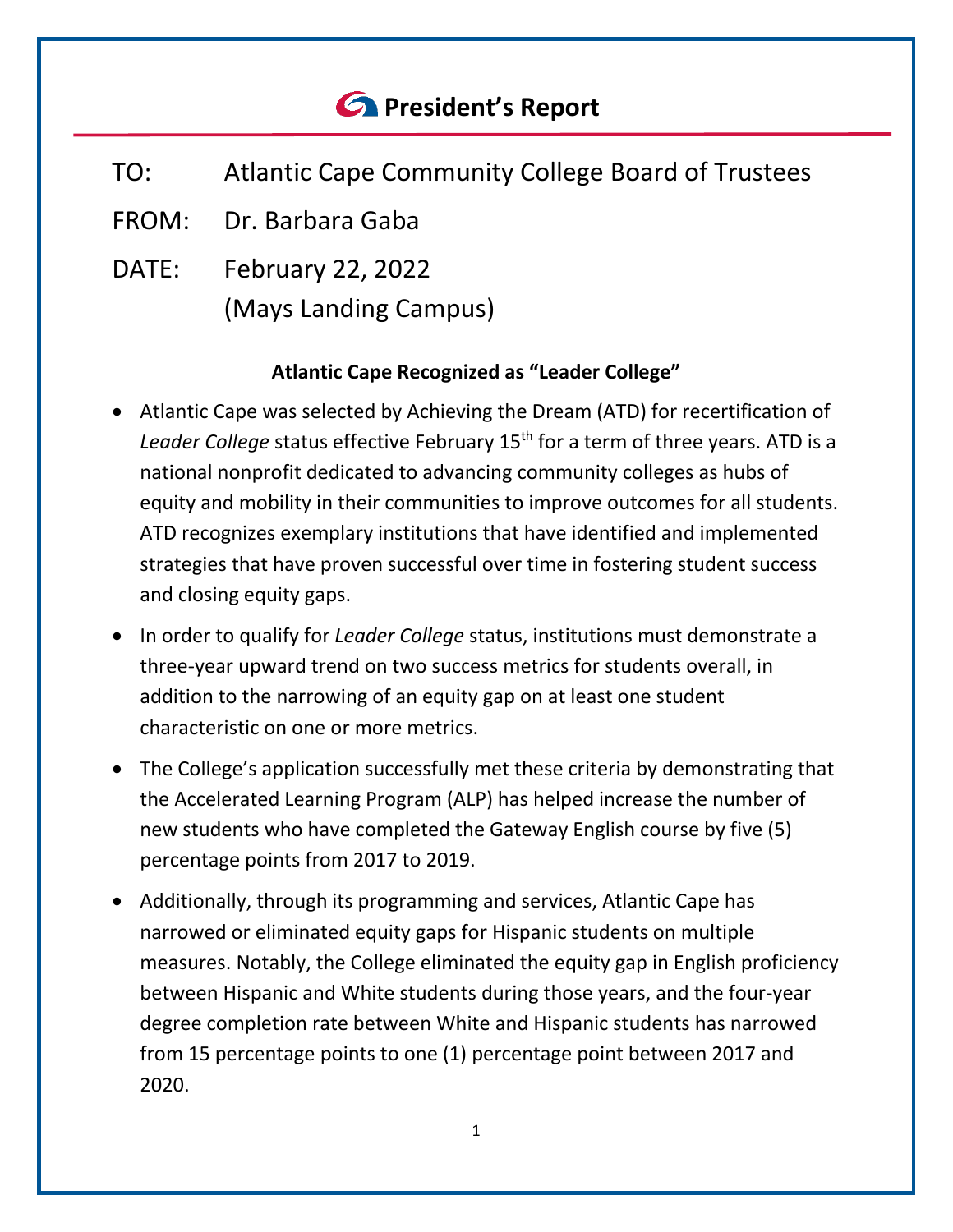• Achieving the Dream uses lessons emerging from the work of the Leader Colleges to help inform and inspire other colleges in the ATD Network and the higher education field.

# **Cape May County High School Superintendents Meeting**

- Dr. Gaba and members of her leadership team met with the Cape May County High School Superintendents for a productive discussion about the college enrollment patterns of Cape May County high school graduates and how both the high schools and Atlantic Cape can better meet their needs. The group discussed ways to promote Atlantic Cape to these students more effectively and increase their enrollment at the college. This meeting was coordinated by Dr. Judith DeStefano, Interim Executive County Superintendent for Cape May County.
- Dr. Vanessa O'Brien-McMasters and Dr. Josette Katz reviewed the enrollment patterns and demographics for Cape May residents at Atlantic Cape, including the data on Atlantic Cape enrollment by Cape May County high school graduates; dual and concurrent enrollment; and the programs and services offered by Atlantic Cape, including enrollment incentives.

# **Legislators on Campus**

*Southern New Jersey Development Council "Meet the Legislators"*

- The Southern New Jersey Development Council (SNJDC) hosted their "Meet the Legislators" event on January 26<sup>th</sup> at Careme's. Elected officials from the 1<sup>st</sup> and 2<sup>nd</sup> districts in attendance were: Senator Michael Testa, Assemblyman Antwan McClellan, Assemblyman Erik Simonsen, Assemblywoman Claire Swift, and Assemblyman Don Guardian.
- Dr. Gaba delivered welcoming remarks, and each legislator presented their priorities regarding business and the economic development in South Jersey.
- With over 60 people in attendance, this was an excellent opportunity to showcase the college to the South Jersey business community.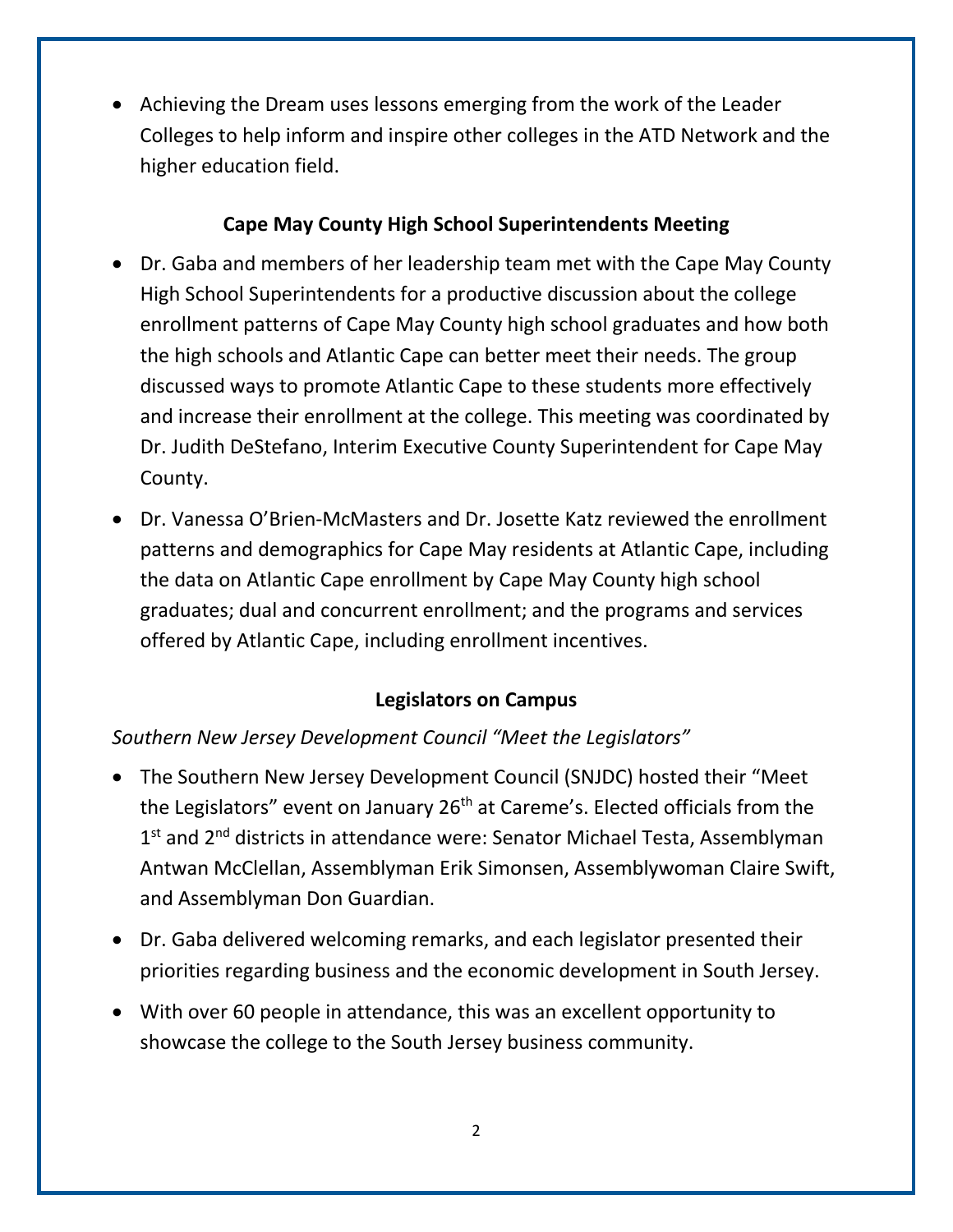## **Academy of Culinary Arts Food Truck**

- Atlantic Cape has entered into a cooperative agreement with "Let's Chow" for a food truck for the Academy of Culinary Arts. "Let's Chow" is an organization that trains veterans and their spouses on food truck management and gives them a truck to operate. Through this agreement, we will develop a comprehensive program in mobile retail food operations, and we will use the food truck for instruction and community events at minimal cost to the college.
- The Academy of Culinary Arts conducted a recruitment event at Gloucester County Institute of Technology on February 16<sup>th</sup> featuring our new food truck, which is branded with the Academy of Culinary Arts logo. Culinary students prepared and served food to a long line of GCIT students. We will continue utilizing the food truck for our recruitment events to engage prospective students and showcase the work of our talented culinary students.

# **Community Relations – Cape May County**

## *Cape May County Chamber Membership Meeting*

- The Cape May County Chamber's monthly membership meeting on February 17th was sponsored by Atlantic Cape with the theme of "*Career and Technical Education Benefits the Business Community: Exploring Career and Technical Education Opportunities at Atlantic Cape Community College"*. Speakers included Myrna Morales-Keklak, Assistant Dean, Nursing & Health Sciences; Tim Cwik, Department Chair, Aviation Studies; Chef Tim O'Donnell, Director of the Academy of Culinary Arts and Hospitality Management; and Dr. Karl Giulian, Area Coordinator of Professional Studies and Assistant Professor of Business.
- This event was an excellent opportunity to showcase the college to the business community of Cape May County.

## **COVID Vaccine Events**

• Atlantic Cape, in partnership with the City of Atlantic City, Southern Jersey Family Medical Centers, Johnson's Popcorn and Steel Pier hosted a drive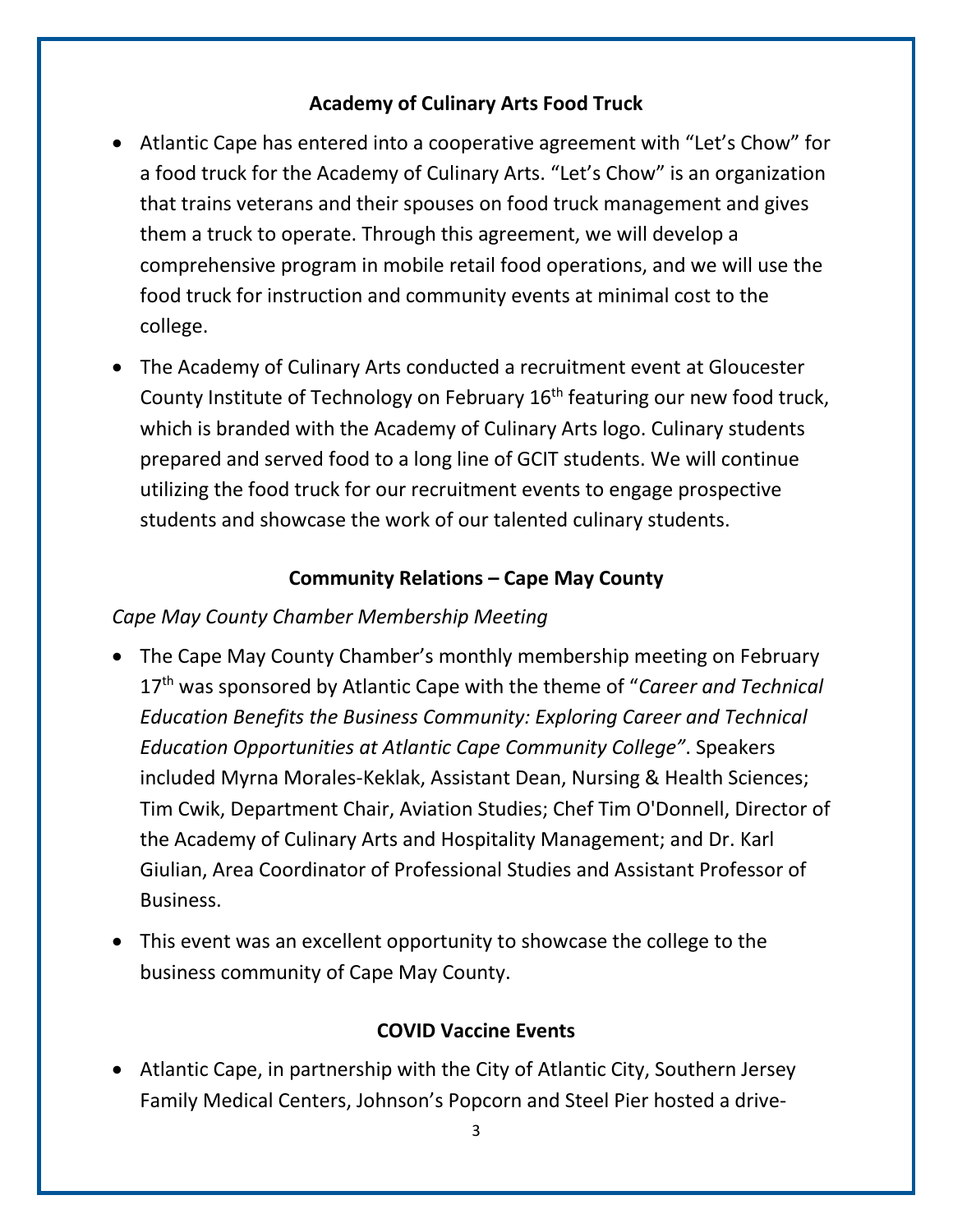through vaccination and booster clinic on February 5<sup>th</sup> at the Worthington Atlantic City Campus. The clinic offered free Pfizer, Moderna and Johnson & Johnson vaccines, as well as booster shots and COVID testing. Participants received Johnson's popcorn and Steel Pier tickets for children ages 5 and up. With a steady line, the event served 125 guests. The event was [featured](https://pressofatlanticcity.com/news/local/atlantic-cape-community-college-hosts-drive-thru-covid-19-vaccine-clinic/article_08bbbd4c-869f-11ec-8bd9-4ba555addc9e.html) in the *Press of Atlantic City*.

- A "Snack and Vac" event was held at the Cape May County Campus on January 27<sup>th</sup>; students were informed about our vaccination clinic on campus to help serve them better. Eight students were vaccinated and received light snacks after their vaccination.
- Student Engagement hosted a "Take a Bite out of COVID Get a Shot and a Slice" event for students, faculty, and staff to receive COVID-19 vaccination and booster shots on January 26<sup>th</sup>. The Vaccination Pop Up Clinic was provided by Southern Jersey Family Medical Centers. Eleven people were vaccinated and received pizza after their vaccination.

## **Workforce Development**

• Atlantic Cape has entered into an agreement with the Atlantic County Workforce Development Board to provide Job Readiness training. The 18 month agreement ends on June 30, 2023 and will provide foundation job readiness and job search skills to 350 participants. The program also includes a laptop loaner component to assist in the success of the participants. Participants in the program will be assigned to a Success Coach that helps them complete their required modules.

### **Student Engagement**

### *Black History Month Events*

• In honor of the start of Black History Month, the Pan-African Flag was raised in the quad of the Mays Landing Campus on February  $1<sup>st</sup>$ . The flag-raising was part of a "Day of Unity" event to celebrate campus unity and diversity, presented by Student Government, Student Engagement, and the Office of Diversity, Equity and Inclusion.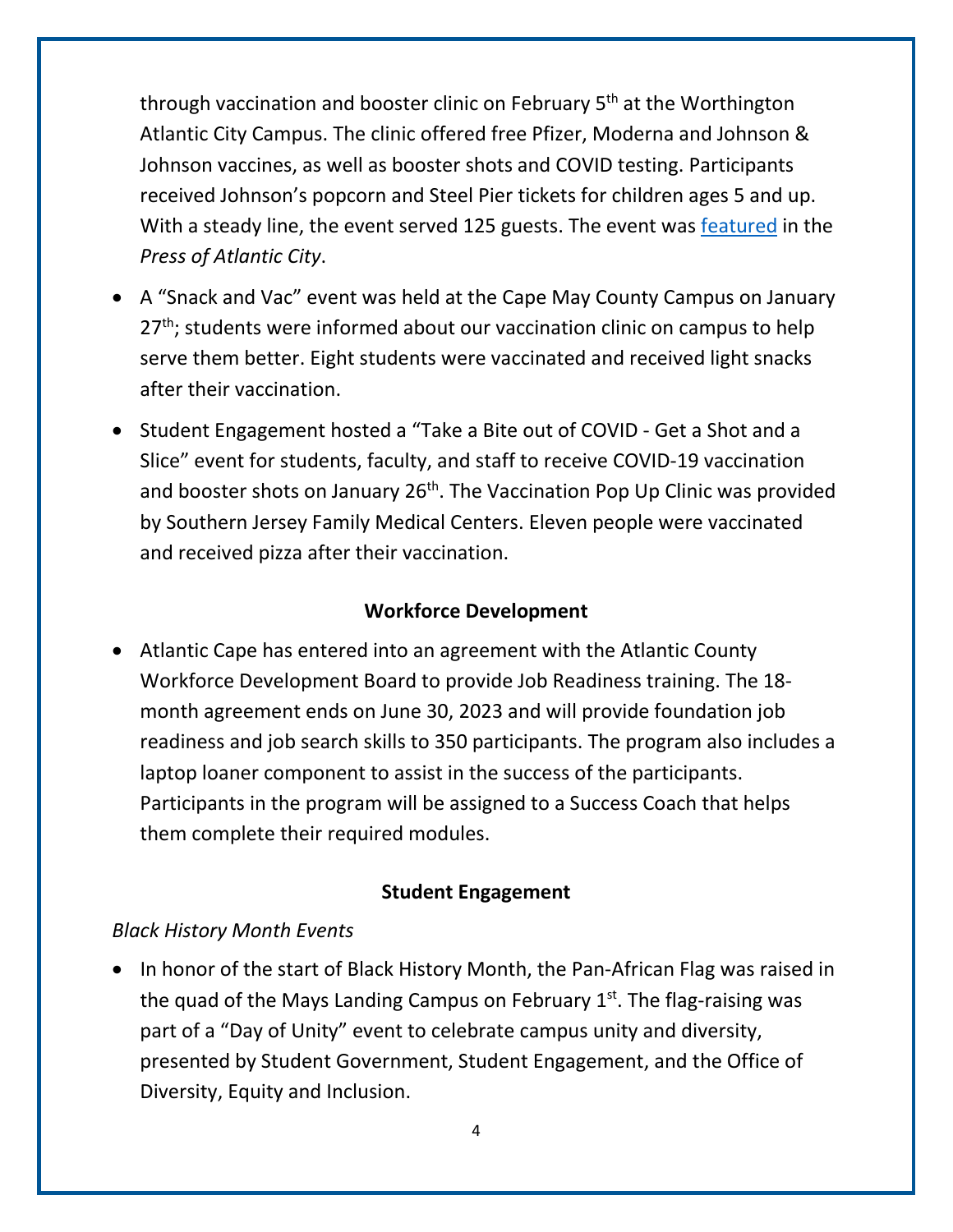• Several events have been held on our campuses throughout the month of February to celebrate Black History Month. The travelling exhibit "Talking About HER Story" highlighted African American women and icons in history, including the contributions of South Jersey women like Dr. Barbara Gaba, Rita Mack, Dr. Vera King Farris, and Sister Jean Webster. A "Black History Trivia Bowl" was held for students on February  $8<sup>th</sup>$  &  $9<sup>th</sup>$  at the Worthington Atlantic City Campus, and the Cape May County Campus held "The Poetic Words of Amanda Gorman" on February 9<sup>th</sup>. Other events included film screenings, guest speakers, and a virtual vegan soul food cooking demo.

#### **Athletics**

- The Men's Basketball team has become the 2021-2022 **Garden State Athletic Conference (GSAC) Conference Champions!** The Buccaneers finished 15-5 in the GSAC and 18-6 overall. The Region 19 playoffs will begin on February 19<sup>th</sup>, where the Buccaneers will have a bye for the first round. On Tuesday, February 22<sup>nd</sup>, they face Brookdale for the quarterfinals.
- Isabelle Felix, of the Women's Volleyball team, was selected as a Garden State Athletic Conference Woman of the Year by the New Jersey Association for Intercollegiate Athletics for Women. NJAIAW honors 1 female student athlete at each level (high school, 2-year college and 4-year college) in NJ every year on *National Girls and Women in Sport Day*.

#### **Staff Accomplishments**

• **Dr. Natalie Devonish**, Vice President of Student Affairs and Enrollment Management, has been appointed by Lt. Governor Sheila Oliver as the State Commissioner for the Atlantic City Housing Authority (ACHA). The goal of ACHA is to help low-income families improve their quality of life, awaken or renew self-esteem, while empowering all participants to recognize and utilize available resources from the community. This appointment will be crucial in the College's efforts of connecting individuals to both credit and non-credit educational programs. ACHA serves over 1,500 families in need of both academic and workforce resources, and Atlantic Cape will serve as a major resource.